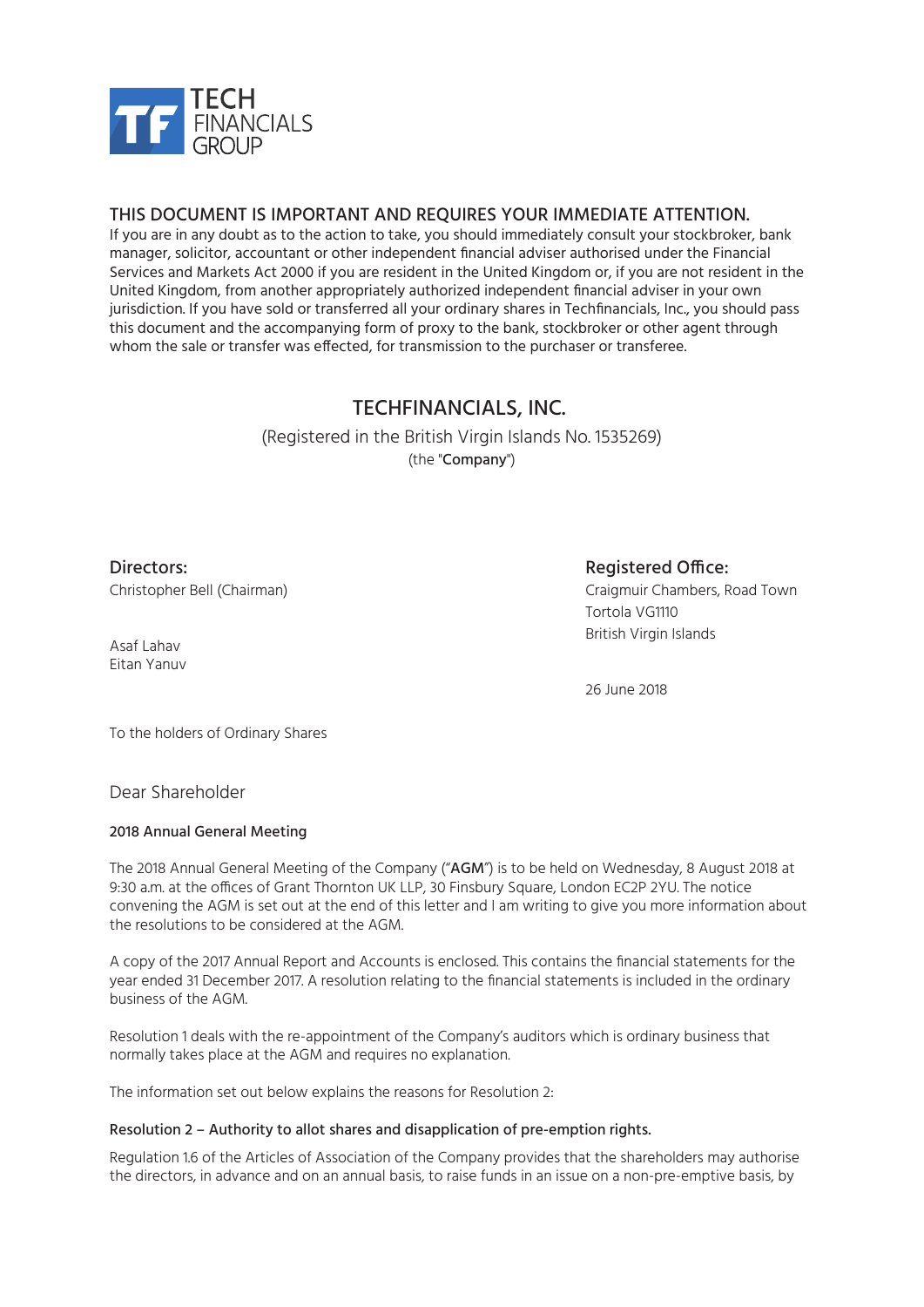

way of issuance of shares representing up to 15% of the issued shares of the Company (from time to time), and further provides that the Company's general meeting may determine minimum terms and conditions (including price) for such issues, up to a 15% discount of the average mid-market price for the shares of the Company on the AIM Market of the London Stock Exchange over the 5 trading days prior to issue.

The purpose of Resolution 2 is to give the directors the authority to issue a total of up to 15% of the issued shares of the Company until the date that is 12 months after the AGM. It is the directors' intention to seek renewal of this authority annually. This authority is being sought so as to maintain flexibility in the financing of the Company and to give the directors the opportunity to take advantage of business opportunities as they arise. This authority will enable the directors to raise additional working capital by way of a placing.

Holders of ordinary shares, or their duly appointed representatives, are entitled to attend and vote at the AGM. Shareholders are entitled to appoint a proxy to exercise all or any of their rights to attend and speak and vote on their behalf at the meeting. A form of proxy for use by certificated shareholders at the AGM is enclosed. Certificated shareholders are requested to complete and return the form of proxy in accordance with the instructions printed on it so as to arrive at the Company's registrars Link Asset Services, PXS 1, 34 Beckenham Road, Beckenham BR3 4TU, United Kingdom as soon as possible, but in any event no later than 9:30 a.m. on Monday, 6 August 2018. The return of a form of proxy will not preclude a shareholder from attending and voting at the AGM if he/she/it so wishes.

The Depository Interests holders (the "DI Holders") may only appoint Link IRG Trustees Limited (the "Depository") as their proxy. A form of direction for the use by the DI Holders at the AGM is enclosed. DI Holders are requested to complete and return the form of direction in accordance with the instructions printed on it so as to arrive at the Company's registrars Link Asset Services, PXS 1, 34 Beckenham Road, Beckenham BR3 4TU, United Kingdom as soon as possible, but in any event no later than 9:30 a.m. on Friday, 3 August 2018.

If you are unsure as to what form applies to you, proxy or form of direction, you may contact Mr. Yuval Tovias, Chief Financial Officer of the Company, for further clarifications at the following email address: yuvalt@techfinancials.com

Yours sincerely

Christopher Bell Chilard Bell Independent Non-Executive Chairman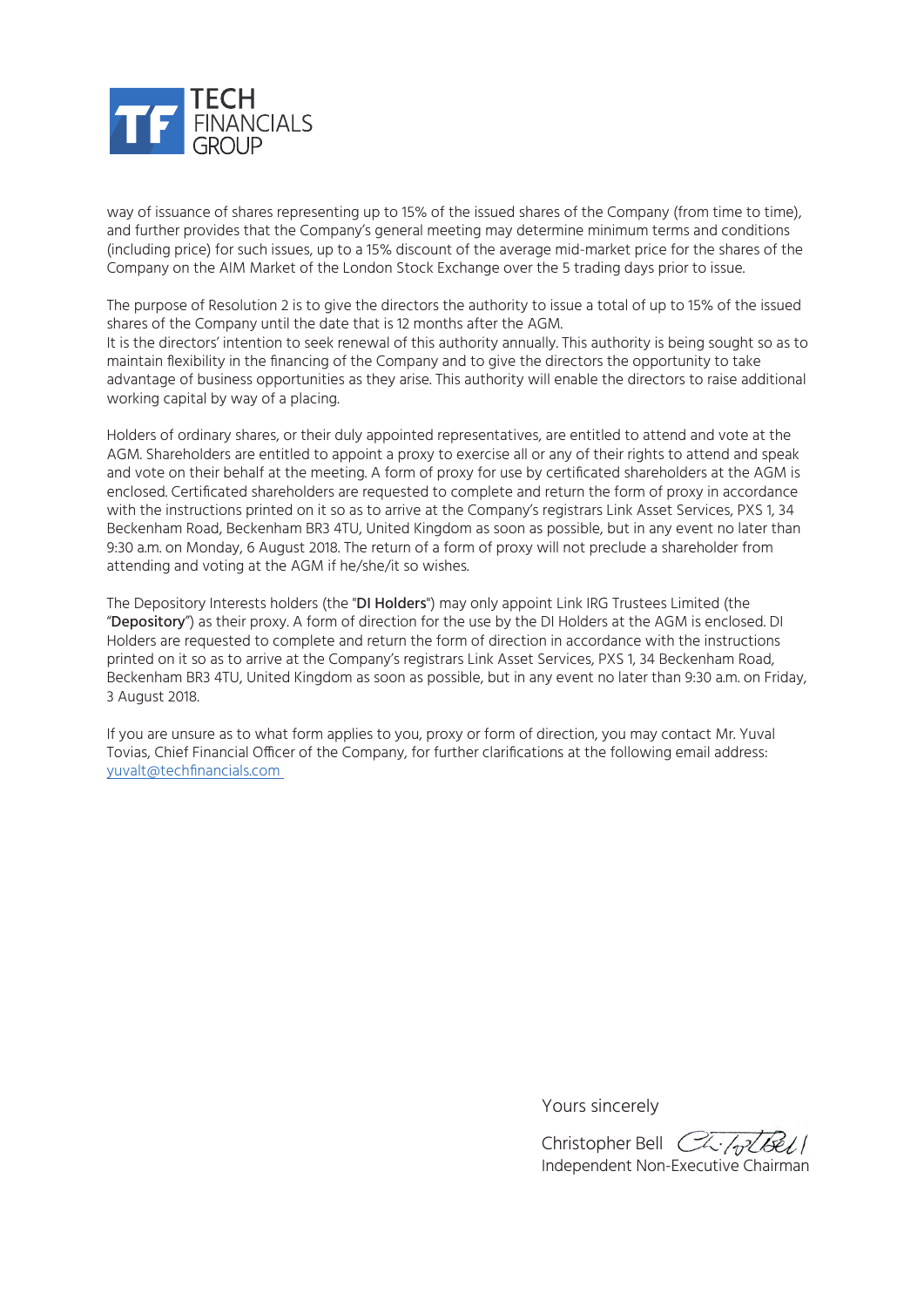

## NOTICE OF GENERAL MEETING TECHFINANCIALS, INC.

(the "Company")

Notice is hereby given that the Annual General Meeting of Techfinancials, Inc. will be held on Wednesday, 8 August 2018 at 9:30 a.m. at the offices of Grant Thornton UK LLP, 30 Finsbury Square, London EC2P 2YU for the following purposes:

To receive the Company's Report and Accounts for the year ended 31 December 2017;

1. To appoint PKF Littlejohn LLP as auditor to the Company and to authorise the directors to set its remuneration; and

2. To authorize the Board, in accordance with Regulation 1.6 of the Articles of Association, to raise funds in an issue on a non-pre-emptive basis, by way of issuance of shares representing up to 15% of the issued shares of the Company (from time to time), up to and including 8 August 2019, provided that the share price of such issue may not reflect a discount of more than 15% of the average mid-market price for the shares of Techfinancials, Inc. on the AIM Market of the London Stock Exchange over the 5 trading days prior to the issue.

Registered Office: **By Order of the Board** Craigmuir Chambers, Road Town Asaf Lahav Asaf Lahav Asaf Lahav Asaf Lahav Asaf Lahav Asaf Lahav Asaf Lahav Asaf Lahav Asaf Lahav A Tortola CEO VG1110, British Virgin Islands June 26, 2018

 $10/6k$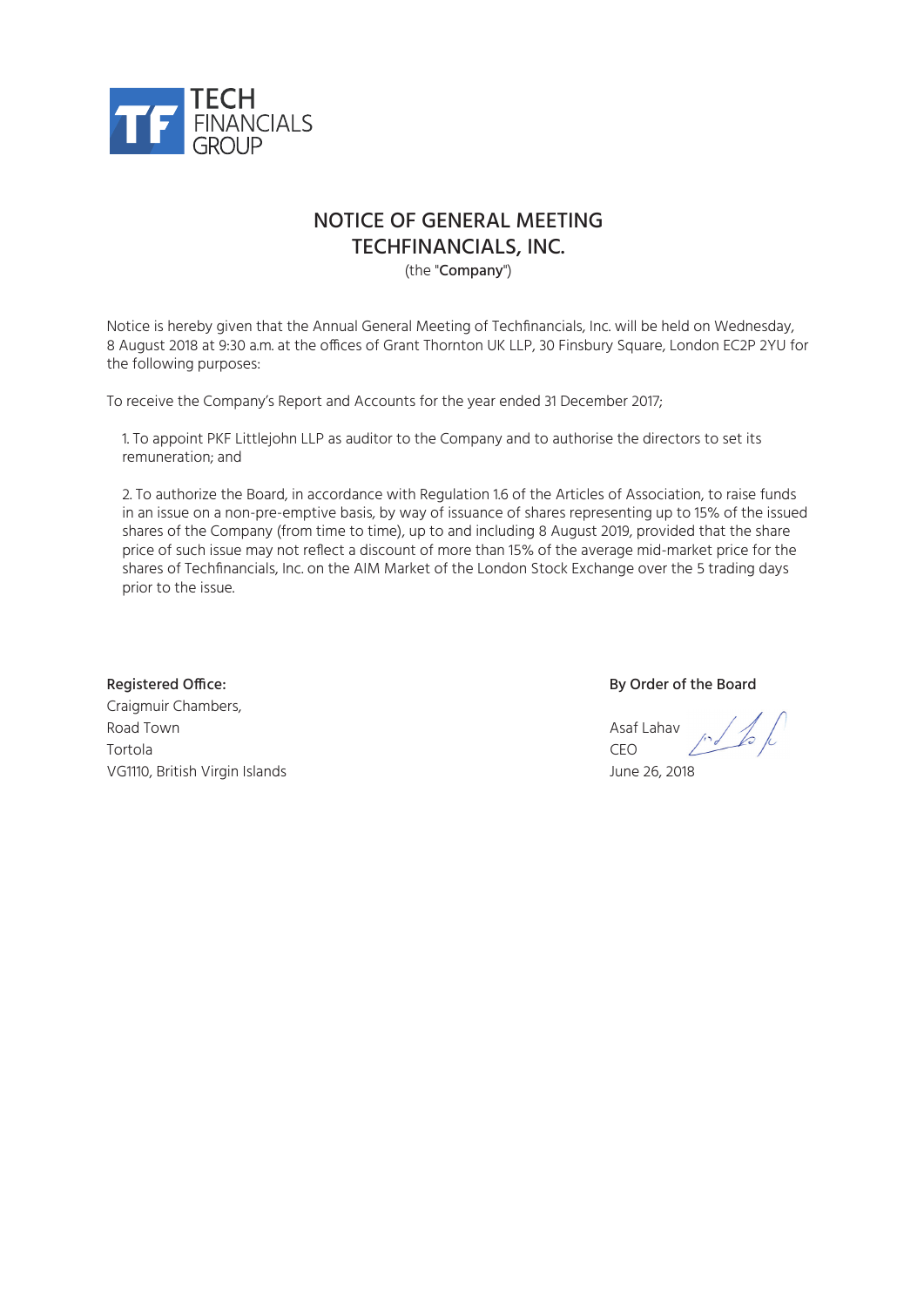

### Notes

- 1. Only those shareholders entered on the Company's register of members at Close of business on Monday, 6 August, 2018 shall be entitled to attend and vote at the meeting either in person or by proxy and the number of shares then registered in their respective names shall determine the number of votes such persons are entitled to cast on a poll at the AGM.
- 2. The quorum for the Annual General Meeting shall be two or more shareholders present in person or by proxy. If within two hours from the time appointed for the meeting a quorum is not present, the meeting shall be adjourned to the next business day at the same time and place or to such other time and place as the Directors may determine, and if a quorum is not present at any such adjourned meeting, the meeting shall be dissolved.
- 3. As of 25 May 2018 the Company's total number of shares in issue is 84,980,979 ordinary shares of US\$0.0005 par value each carrying one vote each. Therefore the total voting rights in the Company as at that date are 84,980,979.
- 4. A copy of this notice and other information can be found at www.techfinancials.com.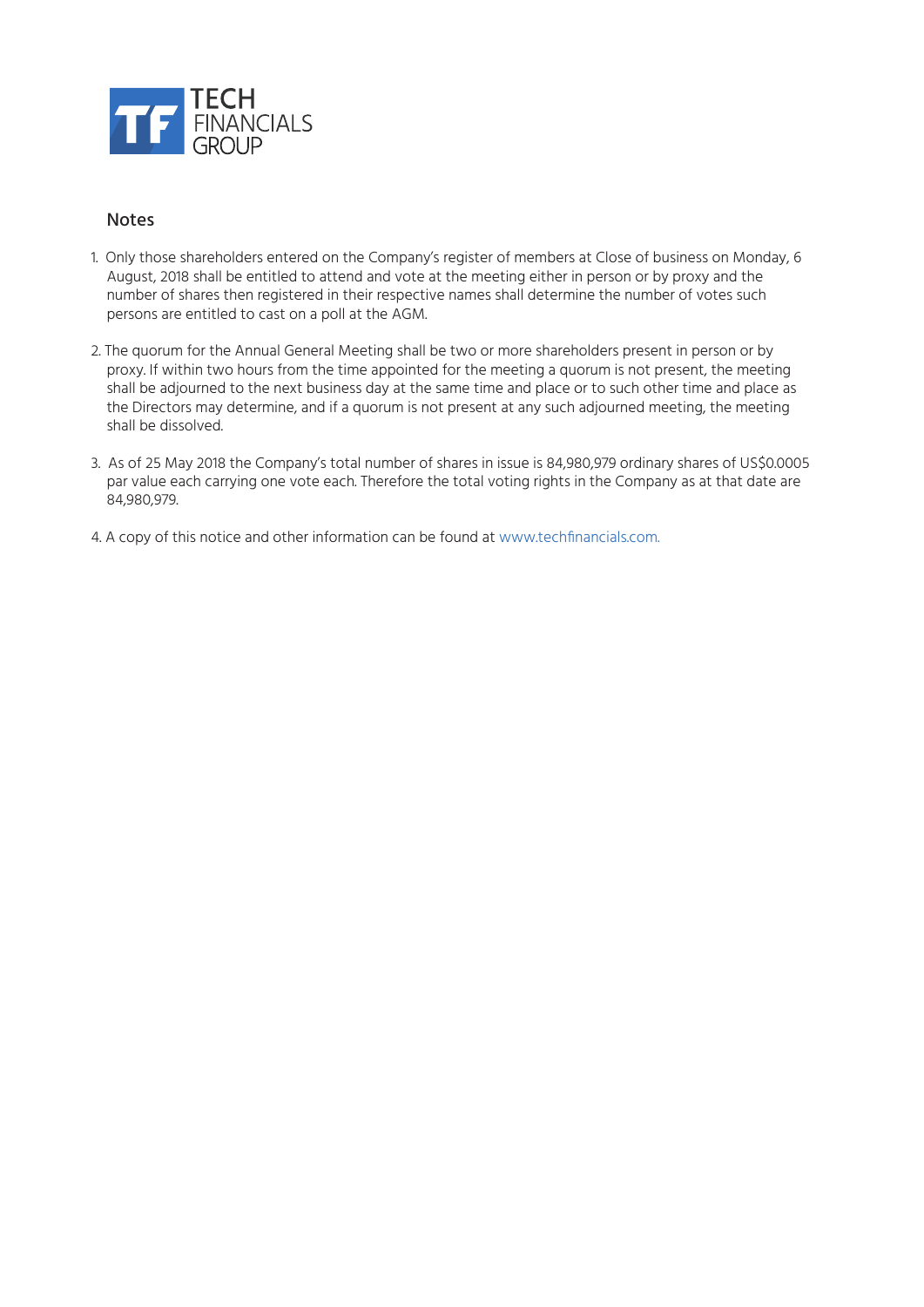

Form of Proxy

# (FOR THE USE OF CERTIFICATED SHAREHOLDERS ONLY) TECHFINANCIALS, INC.

(the "Company")

Form of proxy for completion by certificated shareholders of the Company in respect of the Annual General Meeting to be held on 8 August 2018 at 9:30 a.m. at the offices of Grant Thornton UK LLP, 30 Finsbury Square, London EC2P 2YU.

I/We \_\_\_\_\_\_\_\_\_\_\_\_\_\_\_\_\_\_\_\_\_\_\_\_\_\_\_\_\_\_\_\_\_\_\_\_\_\_\_\_\_\_\_\_\_\_\_\_\_\_\_\_\_\_\_\_\_\_\_\_\_\_

Please insert full name(s) and address(es) in BLOCK CAPITALS

Of \_\_\_\_\_\_\_\_\_\_\_\_\_\_\_\_\_\_\_\_\_\_\_\_\_\_\_\_\_\_\_\_\_\_\_\_\_\_\_\_\_\_\_\_\_\_\_\_\_\_\_\_\_\_\_\_\_\_\_\_\_\_

being a Shareholder of the Company hereby appoint the Chairman of the Meeting or

\_\_\_\_\_\_\_\_\_\_\_\_\_\_\_\_\_\_\_\_\_\_\_\_\_\_\_\_\_\_\_\_\_\_\_\_\_\_\_\_\_\_\_\_\_\_\_\_\_\_\_\_\_\_\_\_\_\_\_\_\_\_\_\_\_\_ Please insert full name(s) and address(es) in BLOCK CAPITALS

to be my/our proxy to attend, speak and vote for me/us at the meeting of Shareholders to be held on the Wednesday, 8 August 2018 and at any adjournment thereof.

I/We direct that my/our proxy to vote on the following resolutions as I/we have indicated by marking the appropriate box with an 'X'. If no indication is given, my/our proxy will vote or abstain from voting at his or her discretion and I/we authorise my/our proxy to vote (or abstain from voting) as he or she thinks fit in relation to any other matter which is put before the meeting.

| <b>Resolutions</b>                                                                                                                       | For   | Against               | Abstain |
|------------------------------------------------------------------------------------------------------------------------------------------|-------|-----------------------|---------|
| Resolution 1 - Appointment of PKF Littlejohn LLP as accountant to<br>the Company and authority of the directors to set its remuneration. |       |                       |         |
| Resolution 2 - Authority to allot shares and disapplication<br>of pre-emption rights.                                                    |       |                       |         |
|                                                                                                                                          | Date: | _____________________ |         |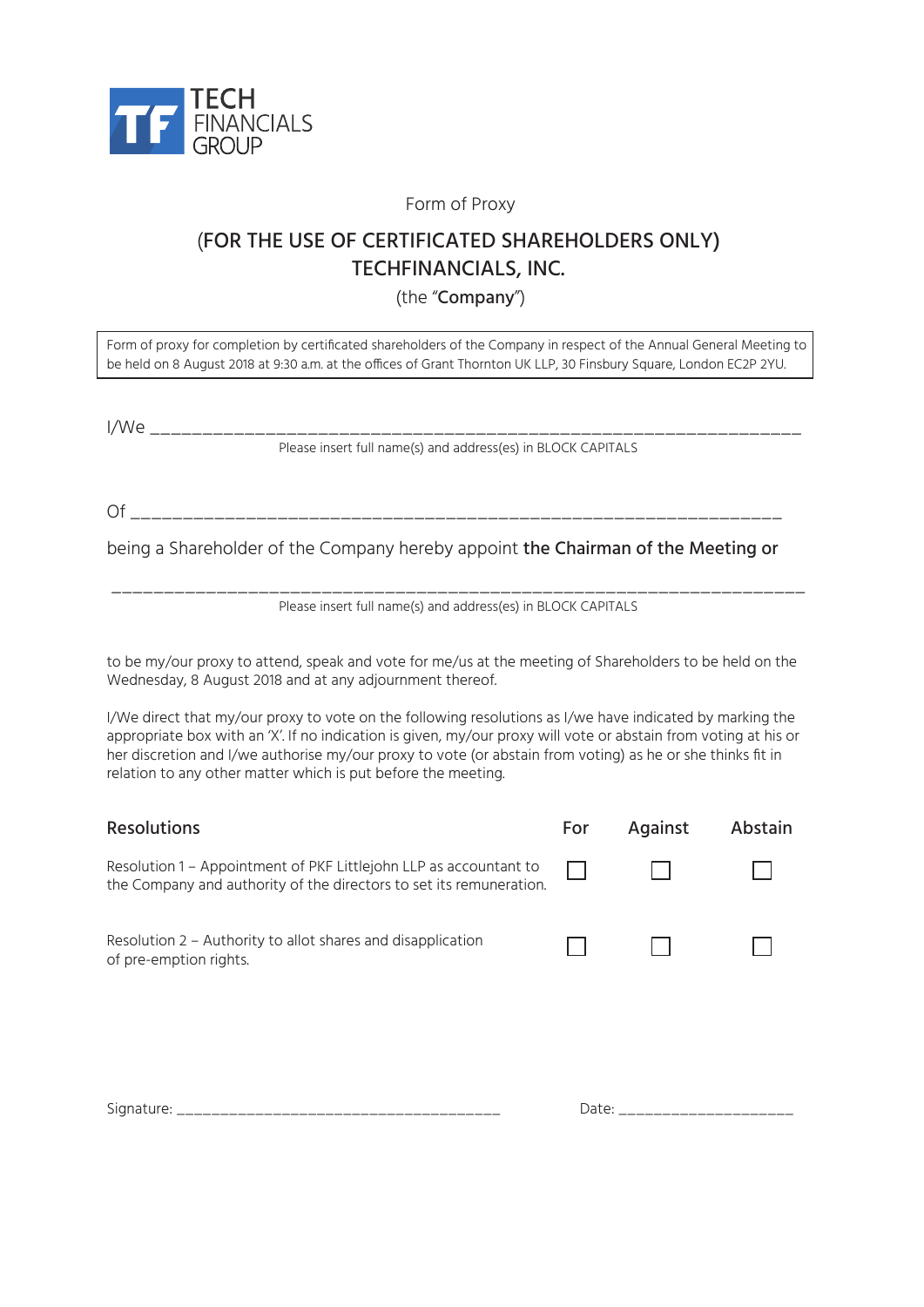

### **Notes**

- 1. A certificated shareholder can appoint the Chairman of the meeting or anyone else to be his/her/it's proxy at the meeting. A proxy need not be a shareholder. To appoint as a proxy a person other than the Chairman of the meeting, it is required to delete the words "the Chairman of the Meeting or" and insert the full name of the proxy preferred and initial the alteration. In case a shareholder appoints as a proxy someone other than the Chairman, the shareholder will be responsible for ensuring that the proxy attends the meeting and is aware of the shareholder's voting intentions. In order for the proxy to make any comments on behalf of the shareholder, the shareholder will need to appoint someone other than the Chairman and give them the relevant instructions directly.
- 2. Any alterations made to this proxy should be initialed.
- 3. In the case of a corporation this proxy should be given under its Common Seal or under the hand of an officer or attorney duly authorised in writing.
- 4. Please indicate how you wish your votes to be cast by placing "X" in the box provided. On receipt of this duly signed, you will be deemed to have authorised the person you appointed as your proxy to vote, or to abstain from voting, as per your instructions. If no voting instruction is indicated, you will be deemed to have instructed your proxy to abstain from voting on the specified resolution. Your proxy may vote or abstain from voting as he or she thinks fit on any other resolution (including amendments to resolutions) which may properly come before the meeting.
- 5. All Proxy Forms must be signed and, to be effective, must be lodged with the Company's registrar Link Asset Services, PXS 1, 34 Beckenham Road, Beckenham, Kent BR3 4TU together with the power of attorney or other authority (if any) under which it is signed (or a notarized certified copy of such power of attorney) so as to arrive not later than 9:30 a.m. on Monday, 6 August 2018.
- 6. The return of a completed proxy form will not prevent a shareholder attending the AGM and voting in person if he/she/it wishes to do so.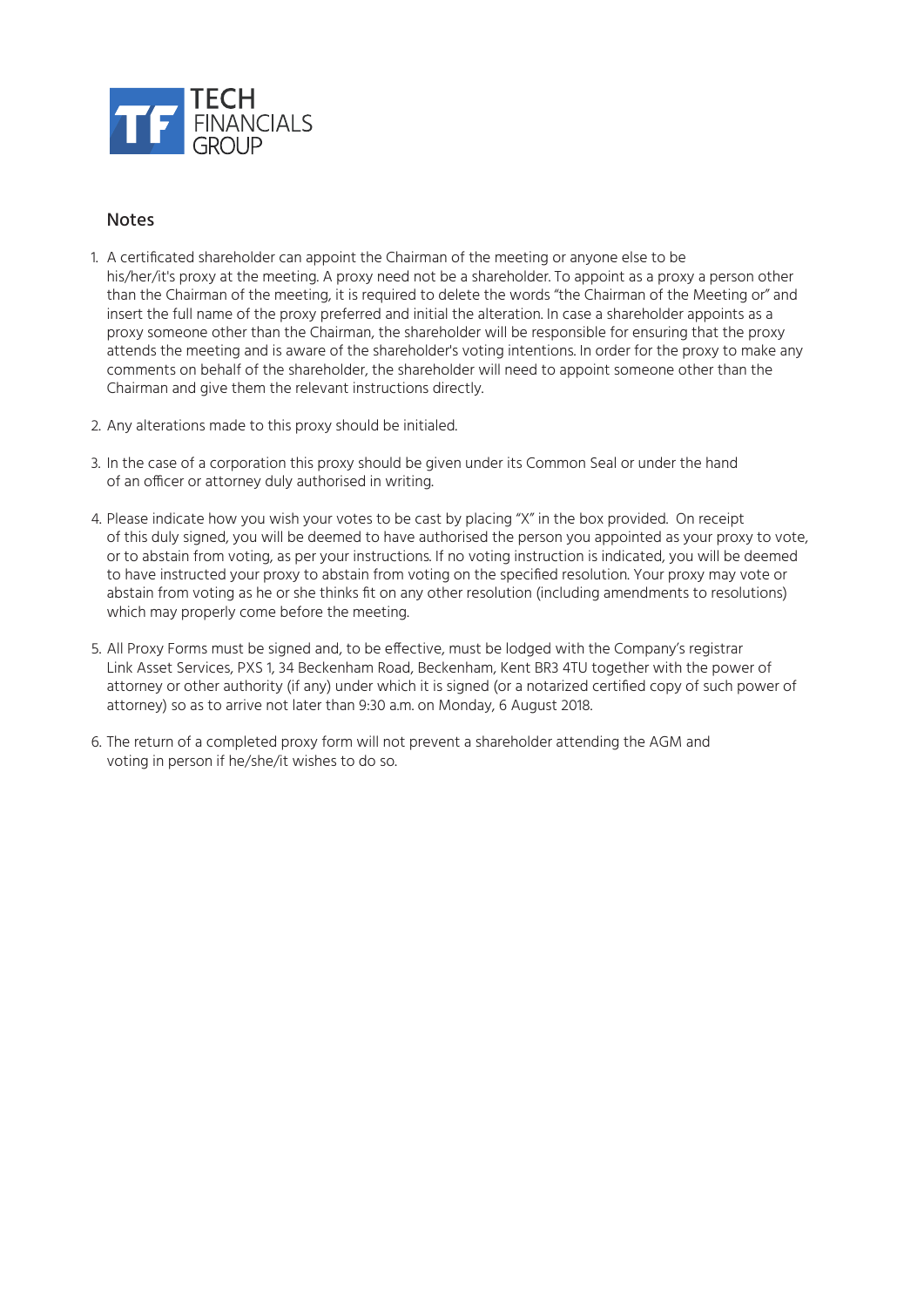

Form of Direction

# (FOR THE USE OF DEPOSITORY INTERESTS HOLDERS ONLY) TECHFINANCIALS, INC.

(the "Company")

Form of Direction for completion by Depository Interests Holders ("DI Holder") representing shares on a 1 for 1 basis in the Company in respect of the Annual General Meeting to be held on Wednesday, 8 August 2018 at 9:30 a.m. at the offices of Grant Thornton UK LLP, 30 Finsbury Square, London EC2P 2YU.

I/We \_\_\_\_\_\_\_\_\_\_\_\_\_\_\_\_\_\_\_\_\_\_\_\_\_\_\_\_\_\_\_\_\_\_\_\_\_\_\_\_\_\_\_\_\_\_\_\_\_\_\_\_\_\_\_\_\_\_\_\_\_\_ Please insert full name(s) and address(es) in BLOCK CAPITALS

Of \_\_\_\_\_\_\_\_\_\_\_\_\_\_\_\_\_\_\_\_\_\_\_\_\_\_\_\_\_\_\_\_\_\_\_\_\_\_\_\_\_\_\_\_\_\_\_\_\_\_\_\_\_\_\_\_\_\_\_\_\_\_

being a DI Holder of representing shares in the Company hereby appoint Link IRG Trustees Limited ("Depository") to be my/our proxy to attend, speak and vote for me/us at the meeting of Shareholders to be held on the Wednesday, 8 August 2018 and at any adjournment thereof as indicated by an X in the appropriate boxes below.

| <b>Resolutions</b>                                                                                                                       | For | Against | Abstain |
|------------------------------------------------------------------------------------------------------------------------------------------|-----|---------|---------|
| Resolution 1 – Appointment of PKF Littlejohn LLP as accountant to<br>the Company and authority of the directors to set its remuneration. |     |         |         |
| Resolution 2 – Authority to allot shares and disapplication<br>of pre-emption rights.                                                    |     |         |         |

Signature: \_\_\_\_\_\_\_\_\_\_\_\_\_\_\_\_\_\_\_\_\_\_\_\_\_\_\_\_\_\_\_\_\_\_\_\_\_ Date: \_\_\_\_\_\_\_\_\_\_\_\_\_\_\_\_\_\_\_\_